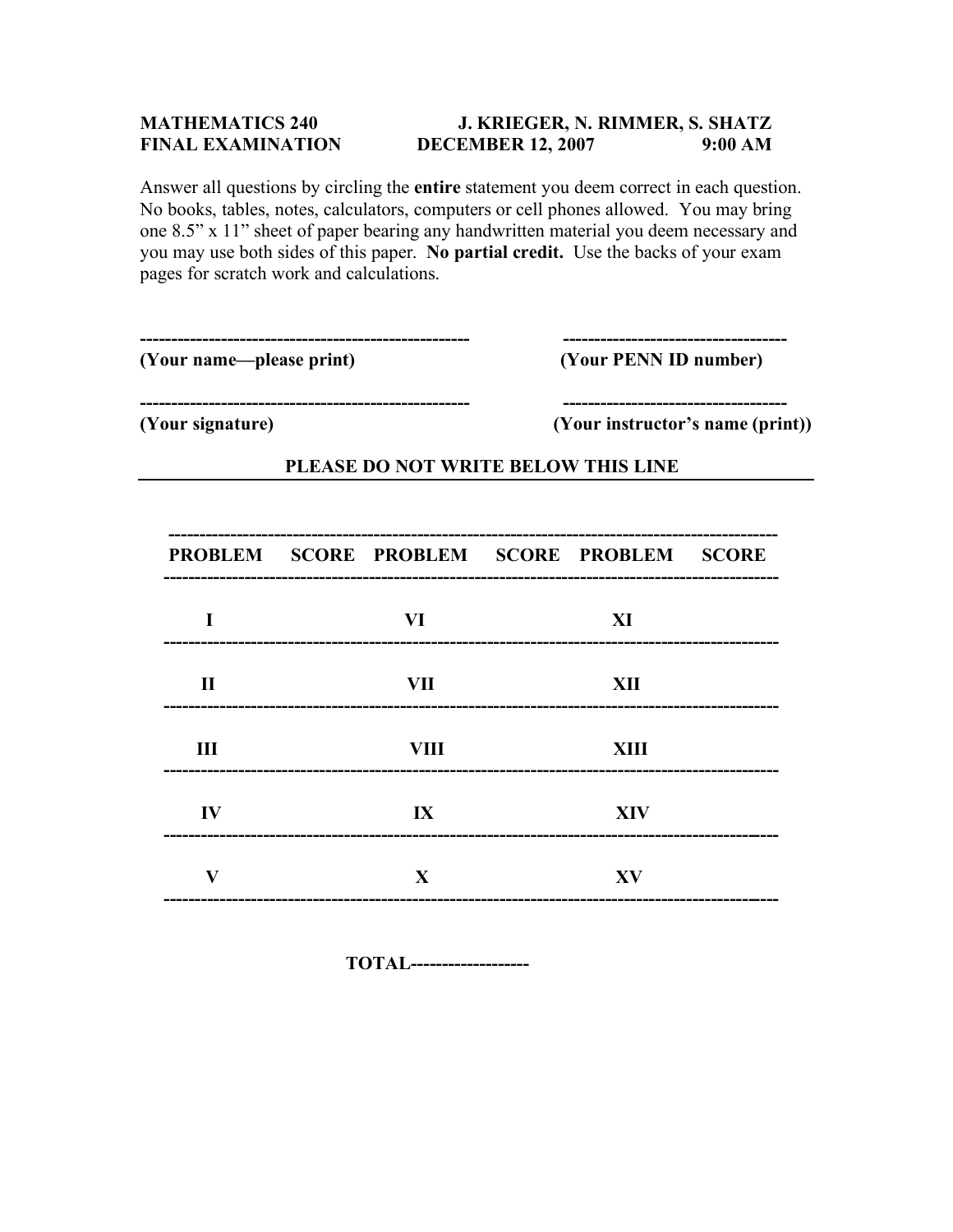----------------------------------------------------- page 2

(Your name)

 I) For the differential equation  $y'' - x^2y' + xy = 0$ and the solution,  $y(x)$ , determined by the initial conditions  $y(0) = 0$  and  $y'(0) = 1$ , when we write  $y(x)$  in a power series, the coefficient of  $x^4$  in this series is: a)  $-1/24$  b)  $1/2$  c)  $-1/6$  d)  $2/3$  e) 0 ------------------------------------------------------------------------------------------------------------ II) Given the vectors:  $(1, t, -1)$ ;  $(0, 1, -2)$ ;  $(1, (s + 2), -s)$ , find the condition on t and s so that these vectors are linearly dependent. a)  $s = 2t + 5$  b)  $s = 2t - 5$  c)  $t - s = 5$ d)  $t + s = 5$  e) none of these ------------------------------------------------------------------------------------------------------------ III) An iron bead is constrained to move along the x-axis and is acted on by a varying magnetic field. The differential equation describing its motion is:  $x'' + (1/2) x' + 2x = cos(t)$ . Suppose  $x(0) = 4/5$  and  $x'(0) = 2/5$ , then  $x(3\pi/2)$  equals: a)  $4/5$  b)  $3/5$  c)  $-2/5$  d)  $2/5$  e)  $-4/5$ ---------------------------------------------------------------------------------------------------------- IV) Suppose A and B are 3 x 3 matrices and det  $A = x \neq 0$  while det B = y. Let C be the matrix  $(2A)^{-1}B$ , then det C is: a)  $y/8x$  b) 2xy c) -2y/x d) 2y/x e)  $8y/x$ ------------------------------------------------------------------------------------------------------------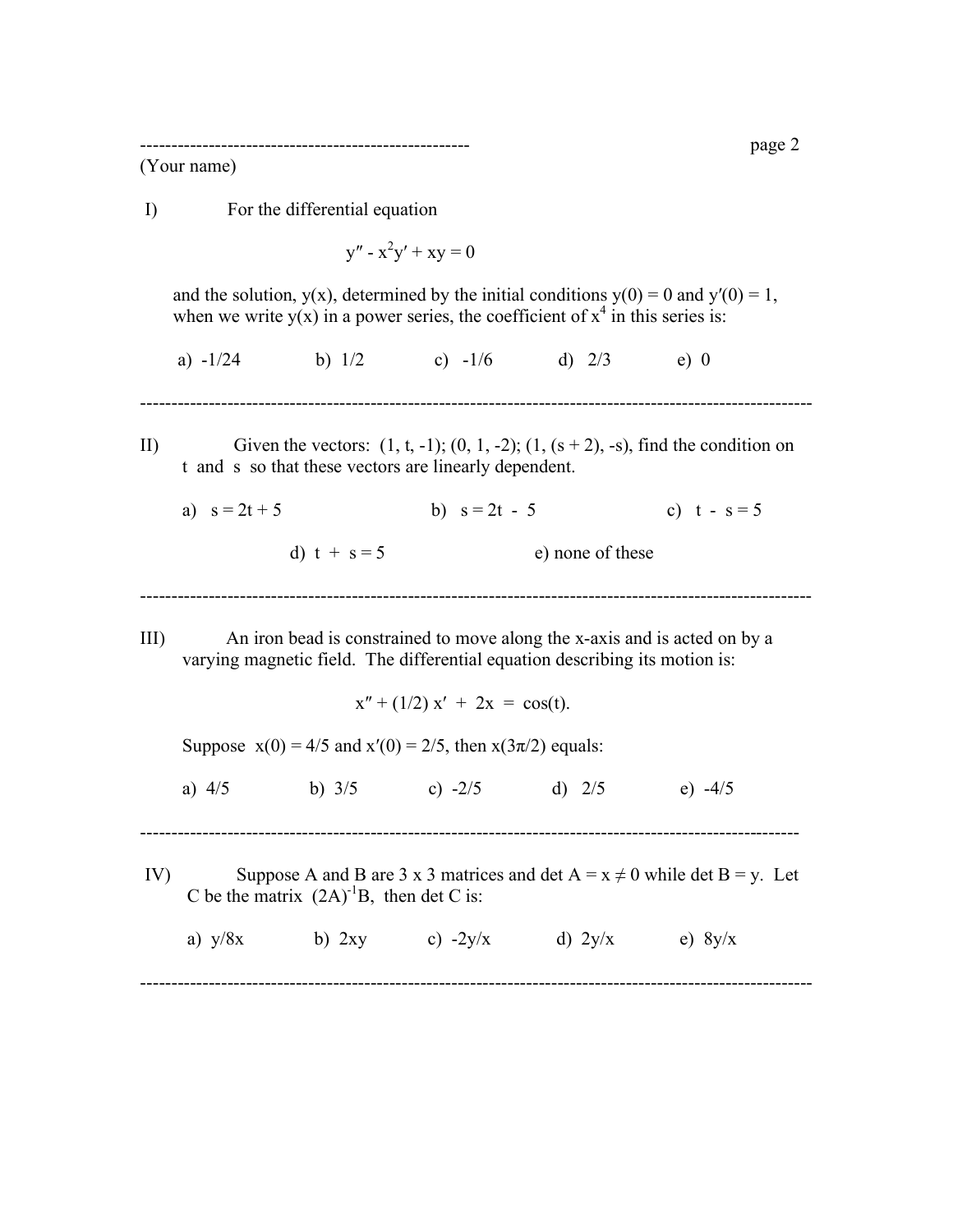(Your name)

- V) Given a 4 x 4 matrix, M, we form the augmented 4 x 8 matrix  $Y = (M | I)$  and row reduce Y to row reduced echelon form. When this is done we get the new matrix
	- 1 0 0 0  $\tilde{Y} = 0 1 0 0$  0 0 1 0 0 0 0 0

If  $X = (x_1, x_2, x_3, x_4)$  and  $b = (b_1, b_2, b_3, b_4)$ , where the  $x_i$  are unknowns and the  $b_i$  are given numbers and each of X and b is viewed as a column vector, then we consider the matrix equation  $MX = b$  and for it we can say:

- a) For each b there is a unique solution, but it may not be Cb.
- b) There are vectors b for which there is no solution.
- c) For each given b there are always many solutions.
- d) For each b there is a unique solution; it is Cb.
- e) Need more information about M and b to decide among the above choices.

------------------------------------------------------------------------------------------------------

- VI) Evaluate the line integral  $\int_C \mathbf{F} \cdot d\mathbf{r}$  in which C is the curve  $\mathbf{r}(t) = (t, t^2, t^3)$  for  $0 \le t \le 1$  and **F** is the vector field (e<sup>y</sup>, xe<sup>y</sup>, (z + 1)e<sup>z</sup>).
	- a)  $1/2$  b) 2e c) 0 d) e e)  $e/2$
- VII) Recall that for a matrix its trace is the sum of its eigenvalues and its determinant is the product of its eigenvalues. Which of the following is **false**?

----------------------------------------------------------------------------------------------------------

- a) There is a symmetric  $3x3$  matrix with an eigenvalue 2, trace 5 and det = 4.
- b) For any 3 x 3 matrix, A, the matrix  $A(A<sup>T</sup>)$  is always diagonalizable.
	- c) Symmetric matrices always have an orthonormal basis of eigenvectors.
	- d) There is a symmetric  $3x3$  matrix with an eigenvalue 2, trace 5 and det = 6.
	- e) None of the above.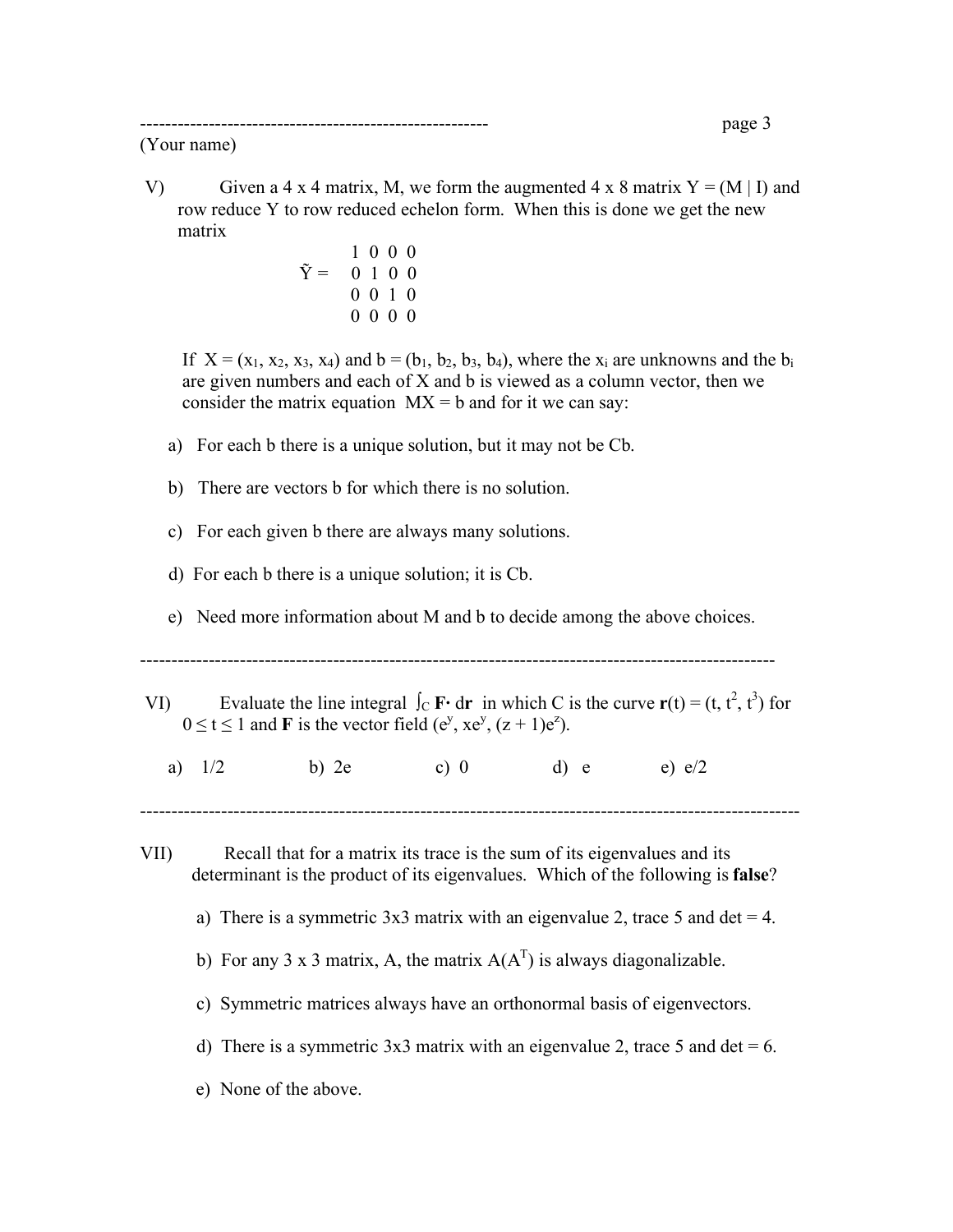VIII) Consider the region Ω whose boundary consists of **two** curves:  $x^2 + y^2 = 4$ and  $x^2 + y^2 = \frac{1}{2}$  oriented and labeled as shown in the sketch below. Write C for the boundary of  $Ω$  and let **F** be the vector field

$$
\mathbf{F}(x, y) = (-y/[(x-1)^2 + y^2], (x-1)/[(x-1)^2 + y^2]).
$$

Then  $\int_C \mathbf{F} \cdot d\mathbf{r}$  equals:

a)  $2\pi$  b)  $-4\pi$  c)  $4\pi$  d) 0 e)  $-2\pi$ 

---------------------------------------------------------------------------------------------------------

IX) When we solve the differential equation

$$
x^2(2+x)y'' + 2xy' - 3y = 0
$$

by the Frobenius method, the exponents, r, in the solution  $y = x^r \sum c_i x^i$  are:

a)  $r = \pm 2$  b)  $r = -1 \pm \sqrt{3}$  c)  $r = \pm \sqrt{3}$  d)  $r = \pm \sqrt{(3/2)}$  e)  $r = \pm 1$ 

----------------------------------------------------------------------------------------------------------

X) Evaluate the line integral  $\int_C (y + e^{y/x}) dx + (2x - cos(y^2)) dy$ , where C is the boundary of the region enclosed between the curves  $y = x^2$  and  $x = y^2$  and C is oriented counter-clockwise. a)  $1/3$  b) 3 c) 0 d)  $\pi/3$  e)  $\pi$ 

------------------------------------------------------------------------------------------------------------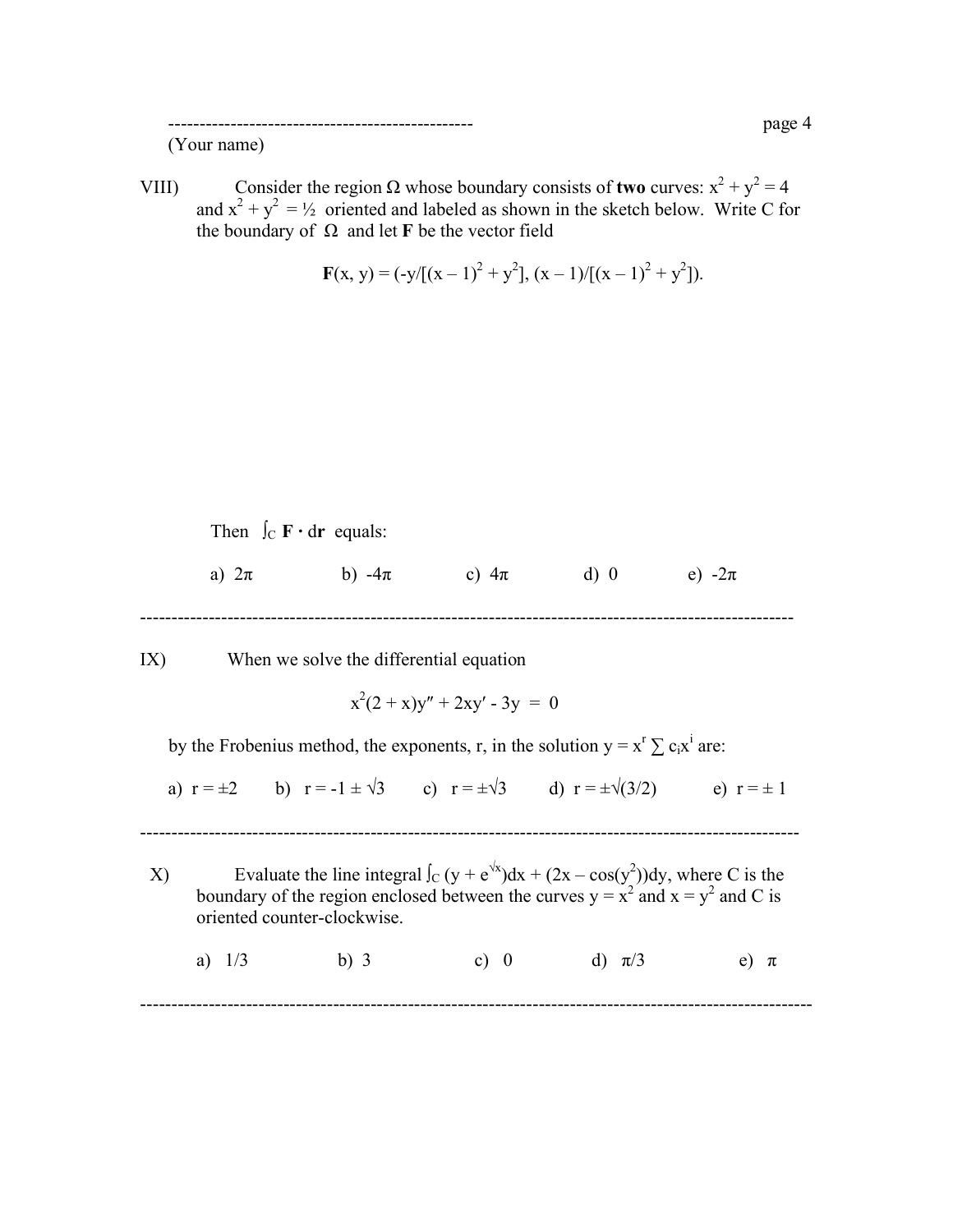## (Your name)

XI) Suppose A is the 3 x 3 matrix:

 1 1 0 0 1 0 0 -1 2

Then

- a) A has eigenvalues 1, 1, 2 and is not diagonalizable.
- b) A has eigenvalues 0, 1, 2 and is not diagonalizable.
- c) A has eigenvalues 1, 1, 2 and is diagonalizable.
- d) A has eigenvalues 0, 1, 2 and is diagonalizable.
- e) None of the above.

------------------------------------------------------------------------------------------------------

XII) For the initial value problem:

$$
y'' - 3y' + 2y = U(t-1); y(0) = 0, y'(0) = 1,
$$

in which U(t) is the function that is 0 when  $t < 0$  and 1 when  $t \ge 0$ , the Laplace transform of y, namely  $L(y)(s)$ , is given by

a) 
$$
1/(s^2 - 3s + 2) + e^{-s}/(s(s^2 - 3s + 2))
$$
 b)  $1/(s^2 - 3s + 2) - e^{-s}/(s(s^2 - 3s + 2))$ 

c)  $1/(s^2-3s+2)$  d)  $1/s(s^2-3s+2)$ 

e) Cannot be determined

------------------------------------------------------------------------------------------------------------